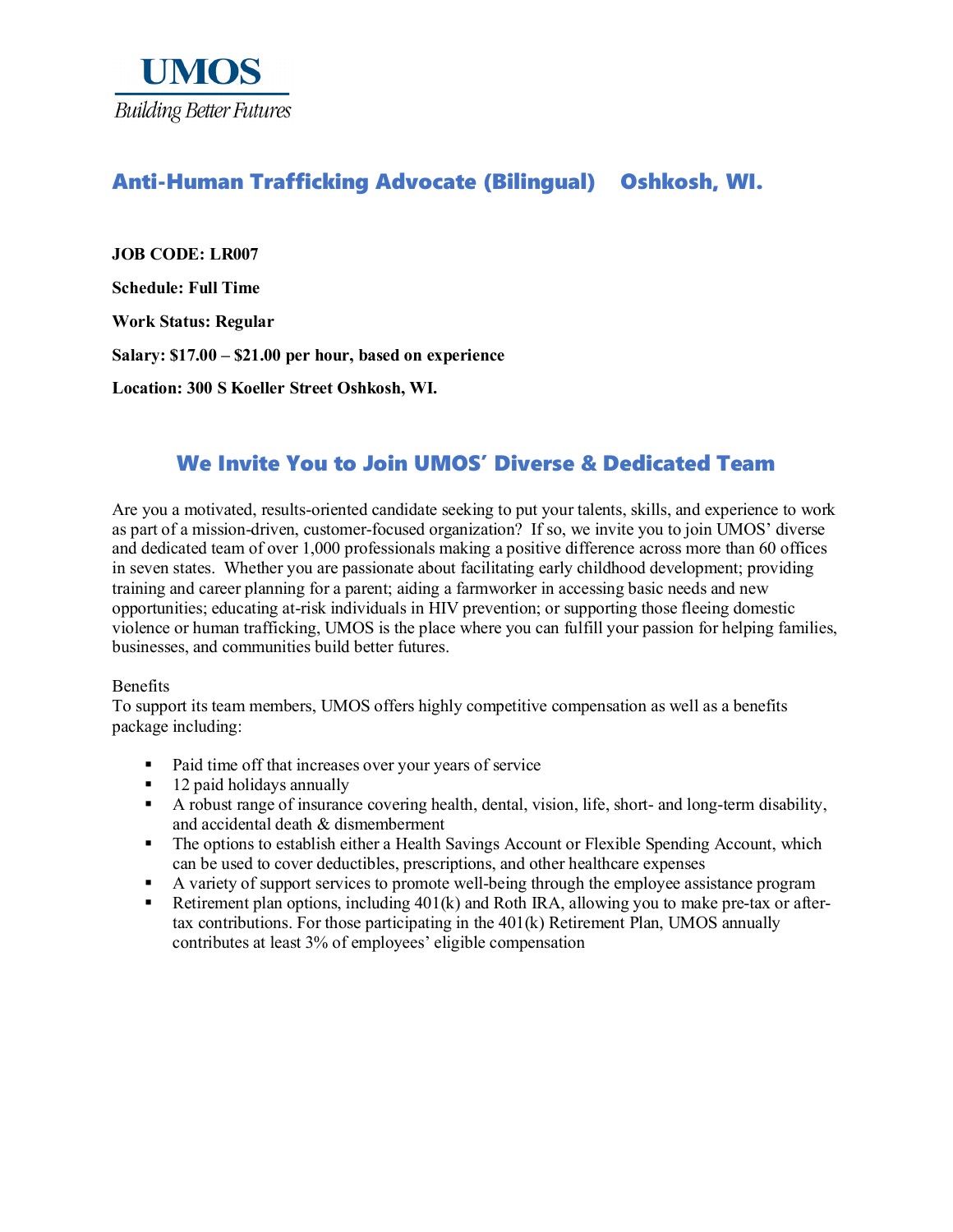

# Advancement

In addition, UMOS offers opportunities for advancement. In fact, a number of the senior management, including Lupe Martinez, President & CEO, were promoted from within the organization.

### Diversity & Equal Opportunity

UMOS is proud to be an Equal Opportunity Employer, and encourages qualified candidates of all backgrounds to apply, irrespective of race, ethnicity, color, religion, sex, national origin, sexual orientation, marital status, disability, age, parental status, and military service, or any other status protected by federal, state, or local law. In fact, 78% of senior management positions are held by people of color and women.

# Are you looking for a career that allows you to make a positive impact on some of the most at-risk individuals within our community?

In this role, you will be responsible for providing comprehensive advocacy services to domestic and foreign-born victims of sex and labor trafficking. Services include but not limited to screening and victim identification; safety planning; case management; assessing victims' needs; developing, implementing, and reviewing service plans; victim accompaniment; criminal justice advocacy; and working with other community resources in meeting/achieving individual service needs. This position develops and maintains response efforts through local and statewide collaborations. The Anti-Human Trafficking Advocate also collaborates with local and statewide anti-trafficking programs to assist victims and ensure their safety.

#### Primary Responsibilities:

- 1) Conduct extensive outreach activities to increase the identification of victims of human trafficking.
- 2) Screen potential and/or at-risk individuals to identify human trafficking situations.
- 3) Provide direct advocacy services for domestic and foreign nationals who are victims of sex and labor trafficking.
- 4) Provide crisis intervention, conduct safety planning, and assist victims to secure resources to increase safety.
- 5) Develop and maintain a case management processes, which ensure that all program requirements are documented and maintained in the required manner.
- 6) Provides assistance to victims that includes arranging referrals for social, economic, vocational, psychological, legal, and medical resources to meet individual needs.
- 7) Accompany and/or transport victims to court, shelter, and/or other community services, as needed.
- 8) Link and/or enroll victims to other anti-human trafficking victim services and/or programs that will provide financial assistance, shelter, and services that will increase their safety and self-sufficiency.
- 9) Develop and implement collaborative response efforts to human trafficking among participating local and regional organizations and law enforcement.